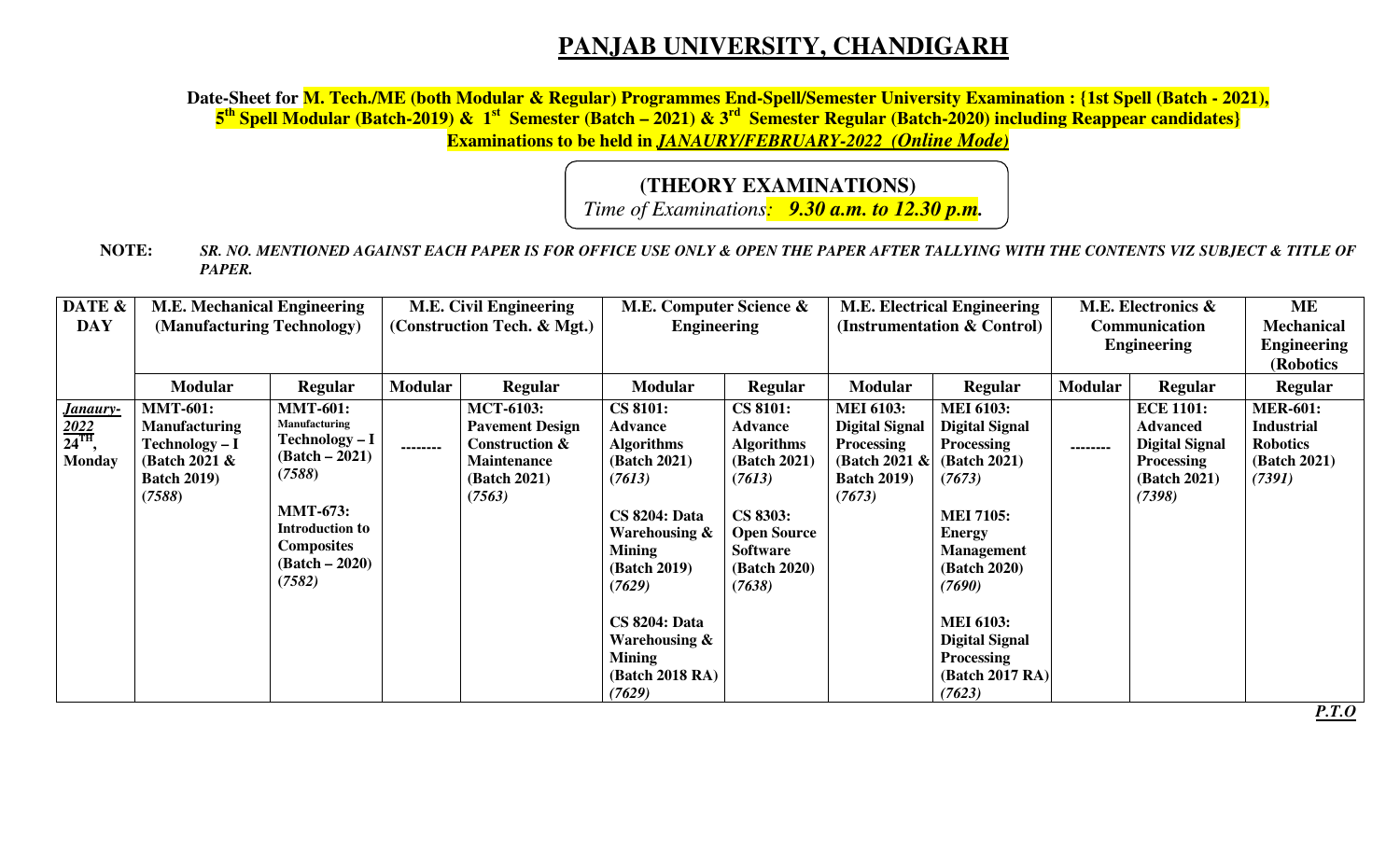| $27TH$ , Thursday       | <b>MMT-607:</b>    | $MMT - 602$ :                                | <b>MCT-6206:</b>                 | <b>MCT-6102:</b>                         | <b>CS 8107:</b>                 | <b>CS 8107:</b>                   | <b>MEI 6102:</b>         | <b>MEI 6102:</b>                         |                                   | ECE 1102: Fibre ECE 1102: Fibre                 | <b>MER-602</b>                |
|-------------------------|--------------------|----------------------------------------------|----------------------------------|------------------------------------------|---------------------------------|-----------------------------------|--------------------------|------------------------------------------|-----------------------------------|-------------------------------------------------|-------------------------------|
|                         | <b>Tool</b>        | Computer                                     | <b>Advanced</b>                  | <b>Concrete</b>                          | <b>Business</b>                 | <b>Business</b>                   | <b>Process</b>           | <b>Process</b>                           | <b>Optics</b>                     | <b>Optics</b>                                   | <b>Mechanism</b>              |
|                         | <b>Engineering</b> | <b>Based</b>                                 | Construction                     | Construction                             | Intelligence                    | Intelligence                      | Dynamics &               | Dynamics $\&$                            | Communication                     | Communication                                   | Design &                      |
|                         | (Batch 2021)       | <b>Production</b>                            | <b>Technology</b>                | <b>Technology</b>                        | (Batch 2021)                    | (Batch 2021)                      | <b>Control</b>           | <b>Control</b>                           | <b>Systems</b><br>(Batch 2021)    | <b>Systems</b>                                  | <b>Analysis</b>               |
|                         | & Batch            | Management                                   | (Batch 2021 &                    | (Batch 2021)                             | (7620)                          | (7620)                            | (Batch 2021              | (Batch 2021)                             | (7337)                            | (Batch 2021)                                    | (Batch 2021)                  |
|                         | 2019)              | $(Batch - 2021)$                             | <b>Batch 2019)</b><br>(7573)     | (7562)                                   |                                 |                                   | & Batch                  | (7672)                                   |                                   | (7337)                                          | (7395)                        |
|                         | (7591)             | (7585)                                       |                                  |                                          | CS 8207:                        | CS 8307:                          | 2019)                    |                                          | <b>ECE 1202:</b>                  | <b>ECE 1307:</b>                                |                               |
|                         |                    | $MMT - 676$ :                                |                                  | <b>MCT-6104:</b>                         | <b>Network</b>                  | <b>Technology</b>                 | (7672)                   | <b>MEI 7101:</b>                         | <b>Digital Image</b>              | <b>Research</b>                                 |                               |
|                         |                    | Rapid                                        |                                  | <b>Rural</b><br><b>Construction</b>      | <b>Security</b><br>(Batch 2019) | <b>Management</b><br>(Batch 2020) |                          | <b>Virtual</b><br><b>Instrumentation</b> | <b>Processing</b>                 | Methodology                                     |                               |
|                         |                    | <b>Manufacturing</b>                         |                                  | <b>Technology</b>                        | (7632)                          | (7642)                            |                          | (Batch 2020)                             | (Batch 2019)                      | (Batch 2020)                                    |                               |
|                         |                    | $(Batch - 2020)$                             |                                  | (Batch 2020)                             |                                 |                                   |                          | (7684)                                   | (7344)                            | (7361)                                          |                               |
|                         |                    | (7584)                                       |                                  | (7580)                                   | <b>CS 8107:</b>                 |                                   |                          |                                          |                                   |                                                 |                               |
|                         |                    |                                              |                                  |                                          | <b>Business</b>                 |                                   |                          |                                          |                                   |                                                 |                               |
|                         |                    |                                              |                                  |                                          | Intelligence                    |                                   |                          |                                          |                                   |                                                 |                               |
|                         |                    |                                              |                                  |                                          | (Batch 2017                     |                                   |                          |                                          |                                   |                                                 |                               |
|                         |                    |                                              |                                  |                                          | & 2018 RA)                      |                                   |                          |                                          |                                   |                                                 |                               |
|                         |                    |                                              |                                  |                                          | (7620)                          |                                   |                          |                                          |                                   |                                                 |                               |
| 31 <sup>st</sup> Monday |                    | <b>MMT-603:</b>                              | <b>MCT-6101:</b><br>Construction | <b>MCT-6101:</b>                         | CS 8103:                        | CS 8103:                          | <b>MEI 6204:</b>         | <b>MEI 6101:</b>                         | <b>ECE 1103:</b>                  | <b>ECE 1103:</b>                                | <b>CSEI-8106*</b>             |
|                         |                    | <b>Advanced</b><br>Manufacturing             | Management                       | <b>Construction</b><br><b>Management</b> | <b>Advance</b><br>Computer      | <b>Advance</b><br>Computer        | Soft<br><b>Computing</b> | <b>Measurement</b><br><b>Science and</b> | <b>Advanced</b><br><b>Digital</b> | <b>Advanced Digital</b><br><b>Communication</b> | <b>Machine</b><br>Learning    |
|                         | --------           | <b>Methods</b>                               | (Batch 2021 &                    | (Batch 2021)                             | <b>Networks</b>                 | <b>Networks</b>                   | <b>Techniques</b>        | <b>Techniques</b>                        | Communication                     | (Batch 2021)                                    | (Batch 2021)                  |
|                         |                    | (Batch 2021)                                 | <b>Batch 2019)</b>               | (7561)                                   | (Batch 2018)                    | (Batch 2021)                      | (Batch-2017              | (Batch 2021)                             | (Batch 2021 &                     |                                                 | (7402)                        |
|                         |                    | (7583)                                       | (7561)                           |                                          | RA) (7615)                      | (7615)                            | RA) (7629)               | (7671)                                   | <b>Batch 2019</b> )               | <b>ECE 1301:</b>                                |                               |
|                         |                    |                                              |                                  | <b>MCT-7104:</b>                         |                                 |                                   |                          |                                          | (7338)                            | <b>Neural Networks</b>                          |                               |
|                         |                    |                                              |                                  | <b>Transportation</b>                    |                                 |                                   |                          |                                          |                                   | and Fuzzy Logic                                 |                               |
|                         |                    |                                              |                                  | <b>Engineering</b>                       |                                 |                                   |                          |                                          |                                   | (Batch 2020)                                    |                               |
|                         |                    |                                              |                                  | $(Batch - 2020)$                         |                                 |                                   |                          |                                          |                                   |                                                 |                               |
|                         |                    |                                              |                                  | (7577)                                   |                                 |                                   |                          |                                          |                                   |                                                 |                               |
| February-               |                    | <b>MMT-604:</b>                              | <b>MCT-6105:</b>                 | <b>MCT-6105:</b>                         | CS 8202:                        | <b>CS 8102:</b>                   |                          | MEI 6104: Power                          |                                   | <b>ECE 1104:</b>                                | <b>CSEI-8107*</b>             |
| $\frac{2022}{2^{nd}}$   |                    | <b>Industrial</b><br><b>Automation &amp;</b> | Construction                     | <b>Construction</b>                      | <b>Research</b>                 | <b>Advance</b><br><b>Database</b> |                          | <b>Electronic</b><br>Devices &           |                                   | <b>Digital System</b>                           | <b>Fundamentals</b><br>of IoT |
|                         | --------           | <b>Control</b>                               | <b>Costing and</b><br>Financial  | <b>Costing and</b><br><b>Financial</b>   | Methodology<br>(Batch 2017      | (Batch 2021)                      | --------                 | <b>Circuits</b>                          | --------                          | <b>Design</b><br>(Batch 2021)                   | (7403)                        |
| Wednesday               |                    | $(Batch - 2021)$                             | <b>Management</b>                | <b>Management</b>                        | <b>RA</b> ) (7627)              | (7614)                            |                          | (Batch 2021)                             |                                   | (7339)                                          |                               |
|                         |                    | (7587)                                       | (Batch 2018)                     | (Batch 2021)                             |                                 |                                   |                          | (7674)                                   |                                   |                                                 |                               |
|                         |                    |                                              | RA) (7564)                       | (7564)                                   |                                 |                                   |                          |                                          |                                   |                                                 |                               |